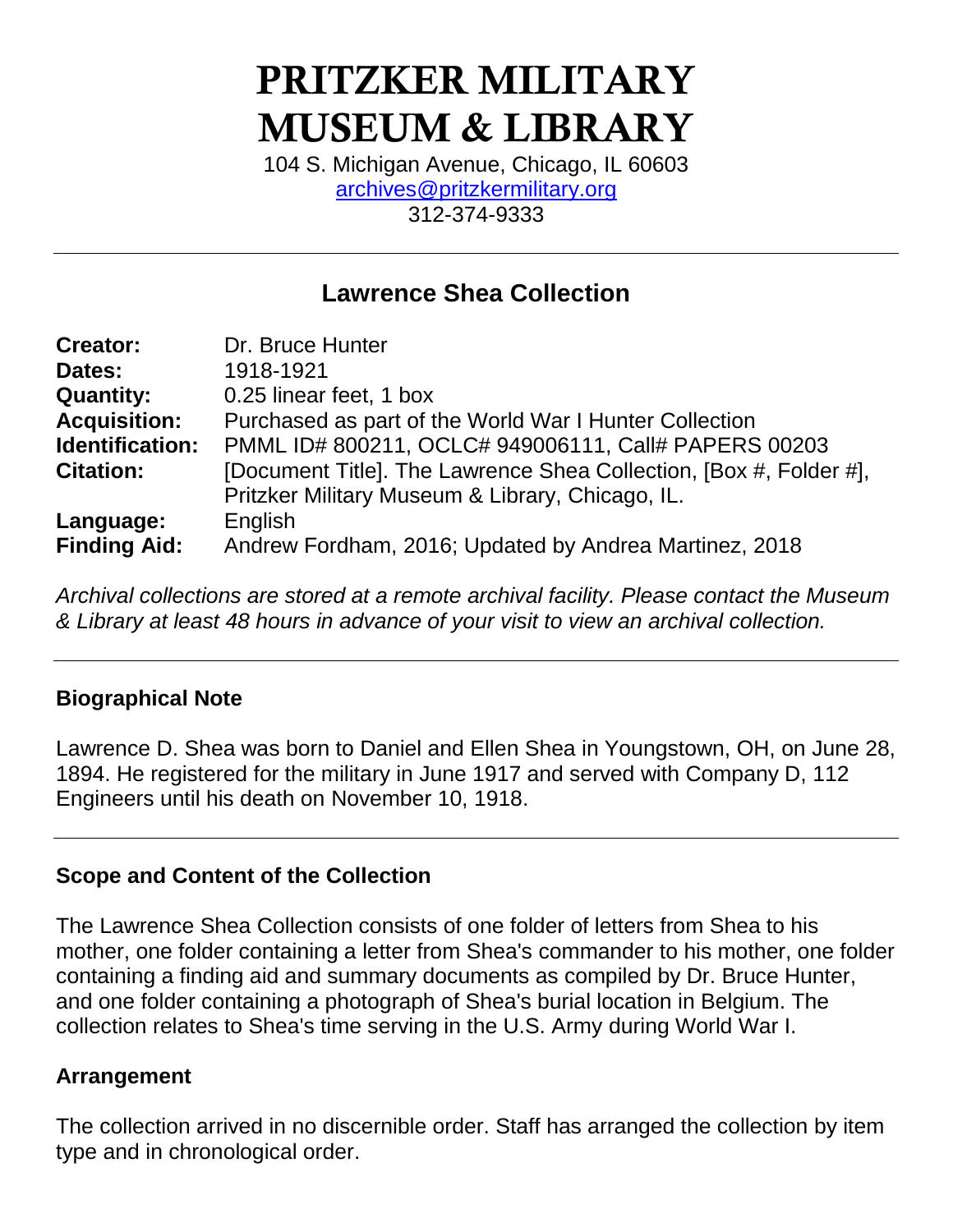# **Rights**

Copyrights held by Dr. Bruce Hunter were transferred to the Pritzker Military Museum & Library. All other rights are held by the author or publisher. Users assume responsibility for following copyright laws as established by US Code Title 17.

# **Key Subjects**

This collection is indexed under the following headings in the Library's online catalog. Researchers interested in materials about related topics, persons, or places should search the catalog using these subject headings.

#### **Subjects**

World War, 1914-1918. World War, 1914-1918 --Personal narratives, American. World War, 1914-1918--Poetry.

#### **Container List**

| <b>Box</b> | <b>Folder</b> | Item ID $#$ | Title                                                                                                                                 | <b>Dates</b> |
|------------|---------------|-------------|---------------------------------------------------------------------------------------------------------------------------------------|--------------|
|            | 1             |             | Letters from Lawrence D. Shea to Ellen<br><b>Shea</b>                                                                                 | 1918         |
|            |               | 800211001   | About - From "somewhere in France", about<br>trip to France, weather, treatment by French<br>upon arrival                             | n.d.         |
|            |               | 800211002   | About - From "somewhere in France",<br>travel, how everything in France is older<br>than US, asks for mother to knit him a<br>sweater | 7/14/1918    |
|            |               |             | About - Catching up on family, papers<br>800211003 predicting end of war in 1918, troops also<br>gossip about the same date           | 7/21/1918    |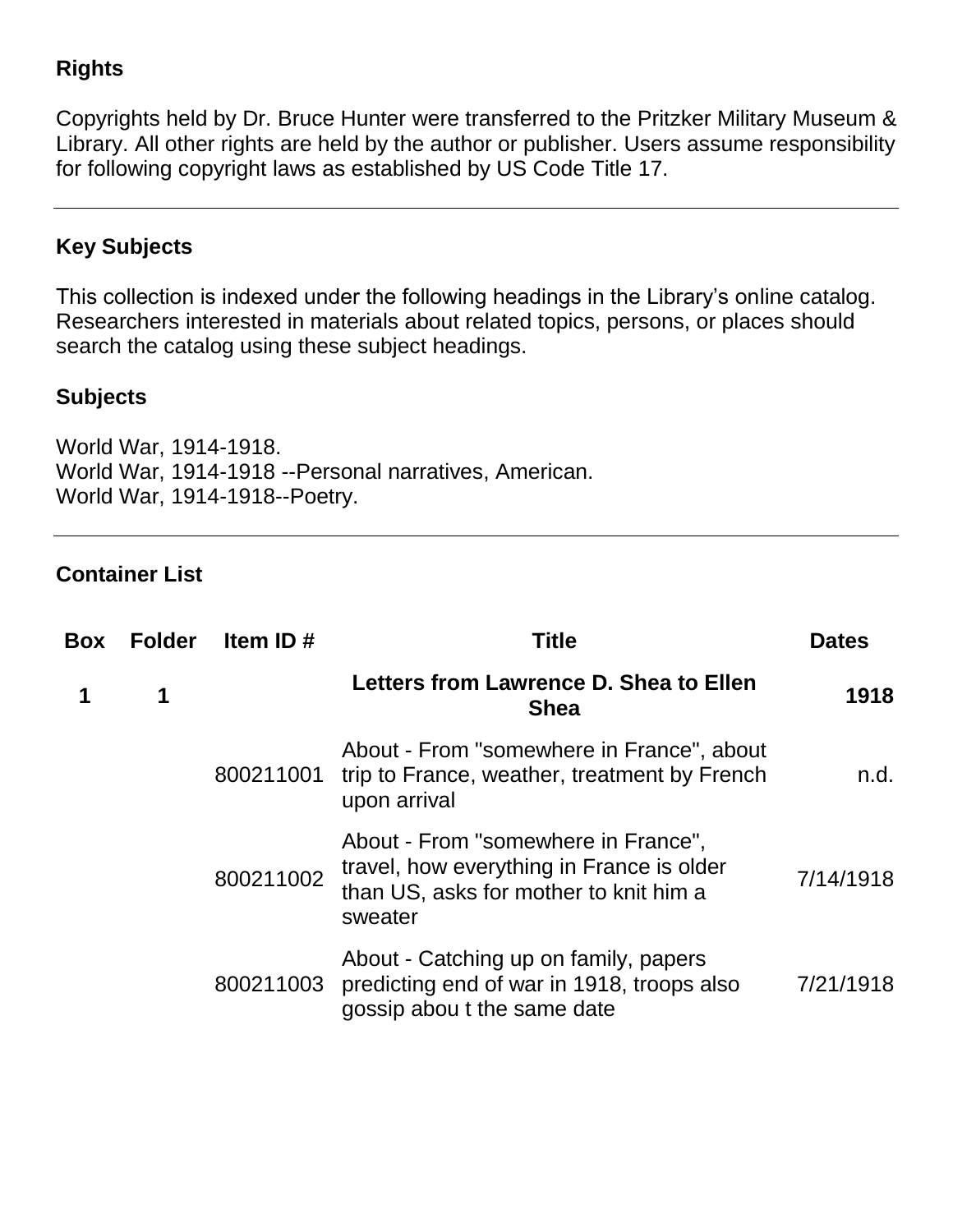| 800211004 | About - Moving through France more,<br>billeted in town with electric lights, saw the<br>work of Germans with roofs blown off<br>houses or houses completely demolished,<br>heard word that the czar of Russia was<br>executed, al indications point to Allied<br>success and will "finish pretty soon" | 7/28/1918  |
|-----------|---------------------------------------------------------------------------------------------------------------------------------------------------------------------------------------------------------------------------------------------------------------------------------------------------------|------------|
| 800211005 | About - Can't write much interesting in<br>letters due to security, went to church, food,<br>news from home                                                                                                                                                                                             | 8/4/1918   |
| 800211006 | About - Billeted in an evacuated village in<br>France, not near the front line, airplanes<br>and anti-aircraft fire, gas alarms, get bulletin<br>from Division HQ every day with news,<br>Germans retreating, church/confession,<br>food                                                                | 8/14/1918  |
| 800211007 | About - Been 4 months since he left, think it<br>will be over some day "not far distant",<br>church, food, German airplane flying<br>overhead                                                                                                                                                           | 8/25/1918  |
| 800211008 | About - News from home, church, sending<br>souvenir handkerchiefs                                                                                                                                                                                                                                       | 9/1/1918   |
| 800211009 | About - News from home, explaining that<br>news of shell exploding near hospital is<br>likely false, moved to another village,<br>church, bought doughnuts                                                                                                                                              | 9/8/1918   |
| 800211010 | About - Moved to the largest city yet, with<br>electricity, church, description of very large<br>church, aviation field nearby, many English<br>soldiers                                                                                                                                                | 9/17/1918  |
| 800211011 | About - Brief rest during long drive they're<br>on, interested to read newspaper report of<br>his own unit, news from home, won't be<br>long til it's all over if meeting with continued<br><b>SUCCESS</b>                                                                                              | 10/9/1918  |
| 800211012 | About - News from home, staying in former<br>German quarters, church, enclosing<br>Christmas package coupon                                                                                                                                                                                             | 10/14/1918 |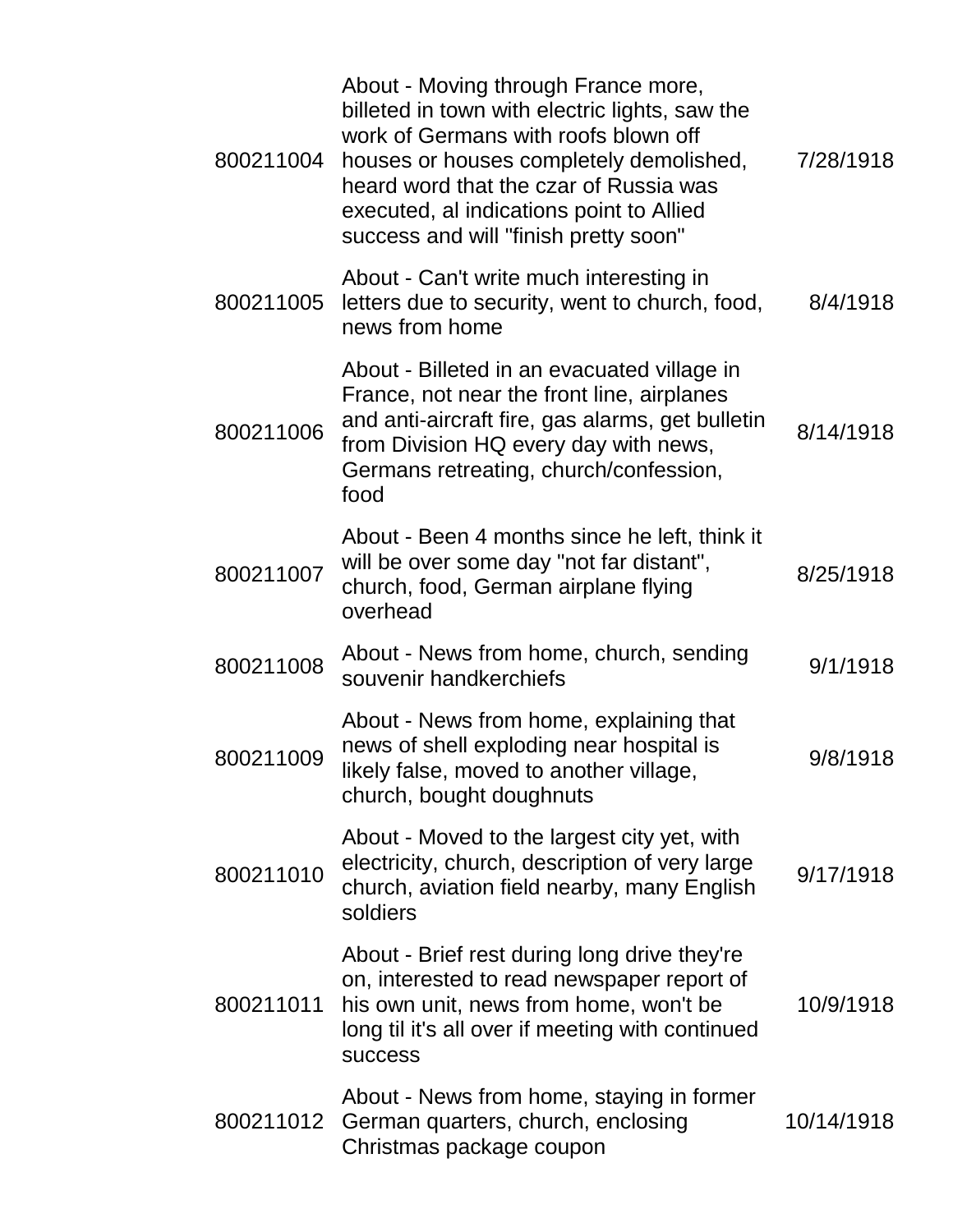|   |                | 800211013 | About - Engineers traveling back from the<br>front, saw area that was battle line for years<br>and now desolate scene, saw former<br>inhabitants returning, Americans viewed as<br>"deliverers", received news of Austrian<br>peace terms, rumors of Germany following<br>suit. | 11/7/1918 |
|---|----------------|-----------|---------------------------------------------------------------------------------------------------------------------------------------------------------------------------------------------------------------------------------------------------------------------------------|-----------|
|   |                |           | Letter from Cap. Walter Geckler to Ellen<br><b>Shea</b>                                                                                                                                                                                                                         | 1919      |
| 1 | $\overline{2}$ | 800211014 | About - Condolences from Cap. Geckler<br>from Company "D", 112 Engineers, how<br>Shea was killed in action on 10 November<br>1918                                                                                                                                               | 2/5/1919  |
|   |                |           | <b>Dr. Bruce Hunter collection</b><br>miscellaneous                                                                                                                                                                                                                             |           |
| 1 | $\mathbf{3}$   |           | 800211015 Finding Aid                                                                                                                                                                                                                                                           | n.d.      |
|   |                |           | 800211016 Letter transcription/synopsis                                                                                                                                                                                                                                         | n.d.      |
|   |                | 800211017 | Letter transcription/synopsis from 14 July<br>1918                                                                                                                                                                                                                              | n.d.      |
|   |                | 800211018 | Letter transcription/synopsis from 21 July<br>1918                                                                                                                                                                                                                              | n.d.      |
|   |                | 800211019 | Letter transcription/synopsis from 28 July<br>1918                                                                                                                                                                                                                              | n.d.      |
|   |                | 800211020 | Letter transcription/synopsis from 4 August<br>1918                                                                                                                                                                                                                             | n.d.      |
|   |                | 800211021 | Letter transcription/synopsis from 14 August<br>1918                                                                                                                                                                                                                            | n.d.      |
|   |                | 800211022 | Letter transcription/synopsis from 25 August<br>1918                                                                                                                                                                                                                            | n.d.      |
|   |                | 800211023 | Letter transcription/synopsis from 01<br>September 1918                                                                                                                                                                                                                         | n.d.      |
|   |                | 800211024 | Letter transcription/synopsis from 08<br>September 1918                                                                                                                                                                                                                         | n.d.      |